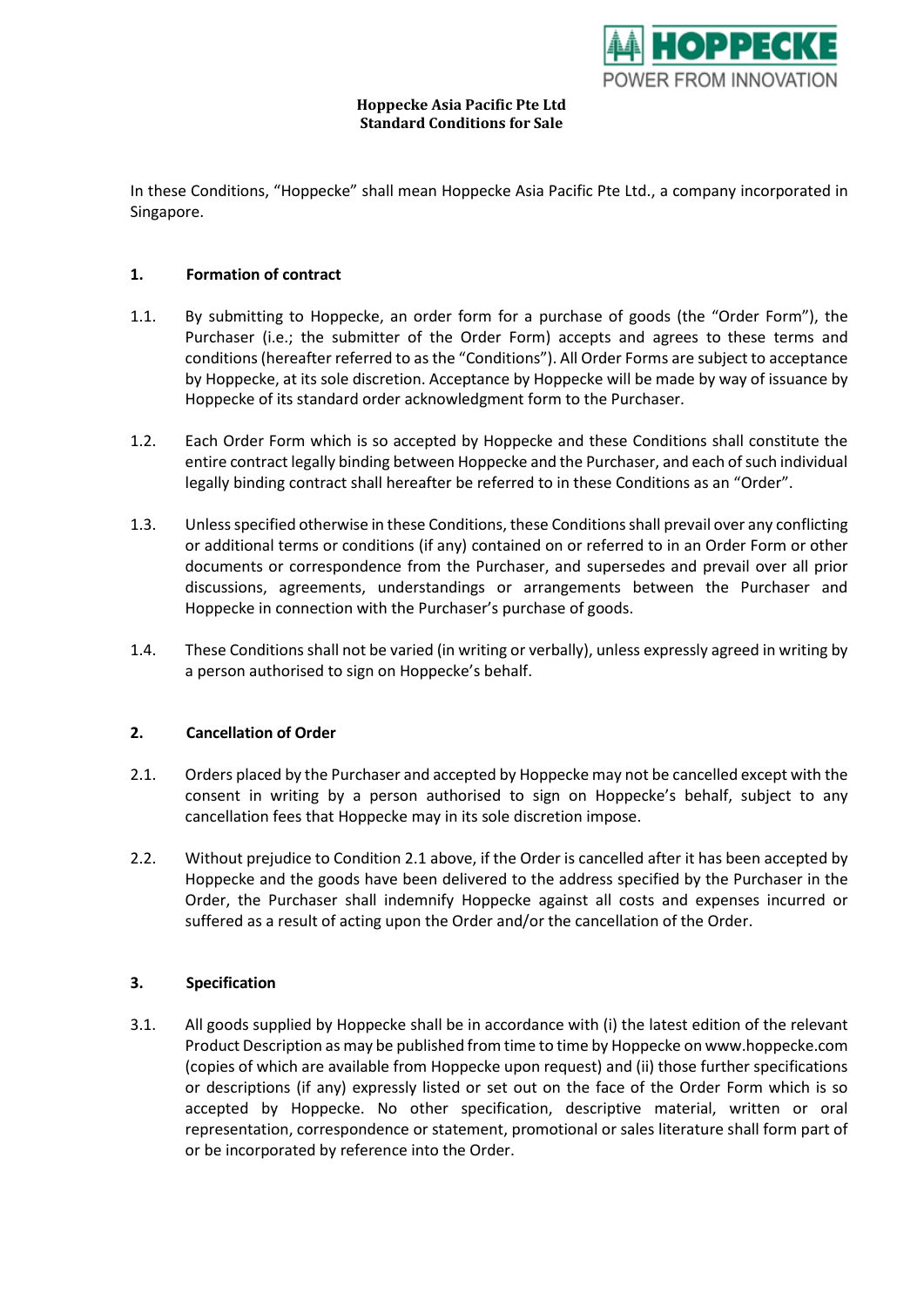

3.2. If the Purchaser has requirements on the specifications or descriptions on the goods to be manufactured by Hoppecke, any design or instruction furnished or given by the Purchaser for such purpose shall not be such as will cause Hoppecke to infringe any Intellectual Property Rights (as defined in Condition 11.4).

# **4. Acceptance of Goods**

4.1. The Purchaser shall be deemed to have accepted all goods upon their delivery by Hoppecke or collection of the goods from Hoppecke (as the case may be).

# **5. Delivery and risk**

- 5.1. Unless otherwise stated in the Order Form, the price quoted includes delivery to the Singapore address specified by the Purchaser in the Order Form which is so accepted by Hoppecke, provided that Hoppecke reserves the right to increase the price by such amount necessary to cover any increase in transport costs effected before the date of delivery or any additional costs that will be incurred as a result of a change in the address specified by the Purchaser in the Order Form.
- 5.2. Any time or date for delivery given by Hoppecke is given in good faith, but is an estimate only. Hoppecke shall not be held responsible for any loss or damage suffered as a result of the failure to meet any delivery date, whether agreed to by the parties to the Order or otherwise. The Purchaser shall not be relieved of performance because of Hoppecke's failure to meet any estimated delivery dates.
- 5.3. If through circumstances beyond Hoppecke's control (including without limitation lack of shipping instructions from the Purchaser or Force Majeure (as defined in Condition 9.2)) after the goods are ready for delivery, the delivery of goods becomes impracticable or impossible in Hoppecke's sole opinion, Hoppecke shall be entitled to arrange storage on behalf of the Purchaser, whereupon delivery shall be deemed to have taken place. Delivery to the Purchaser of the relevant warehouse receipt shall be deemed to be delivery of the goods for the purposes of this Condition 5.3. All charges incurred by Hoppecke for storage or insurance shall be paid by the Purchaser without set-offs or deductions.
- 5.4. Notwithstanding anything in Condition 6, all risk in the goods, including liability for loss or damage, shall pass to the Purchaser (i) upon delivery of the goods to the address specified by the Purchaser in the Order Form, (ii) upon delivery of the warehouse receipt; or (iii) if delivery of the goods are arranged to be collected by the Purchaser, upon the date of collection of the goods by the Purchaser (as the case may be). Any loss or damage that occurs after the goods have been delivered or collected (as the case may be) shall not relieve the Purchaser from performing any obligation under these Conditions.
- 5.5. Hoppecke reserves the right to make partial delivery of the goods without any adjustment in the price, and the quantity so delivered shall be deemed to be the quantity ordered.

## **6. Title**

6.1. Title to the goods shall not pass to the Purchaser but shall be retained by Hoppecke until the full payment of the purchase price of the goods has received by Hoppecke in full from the Purchaser.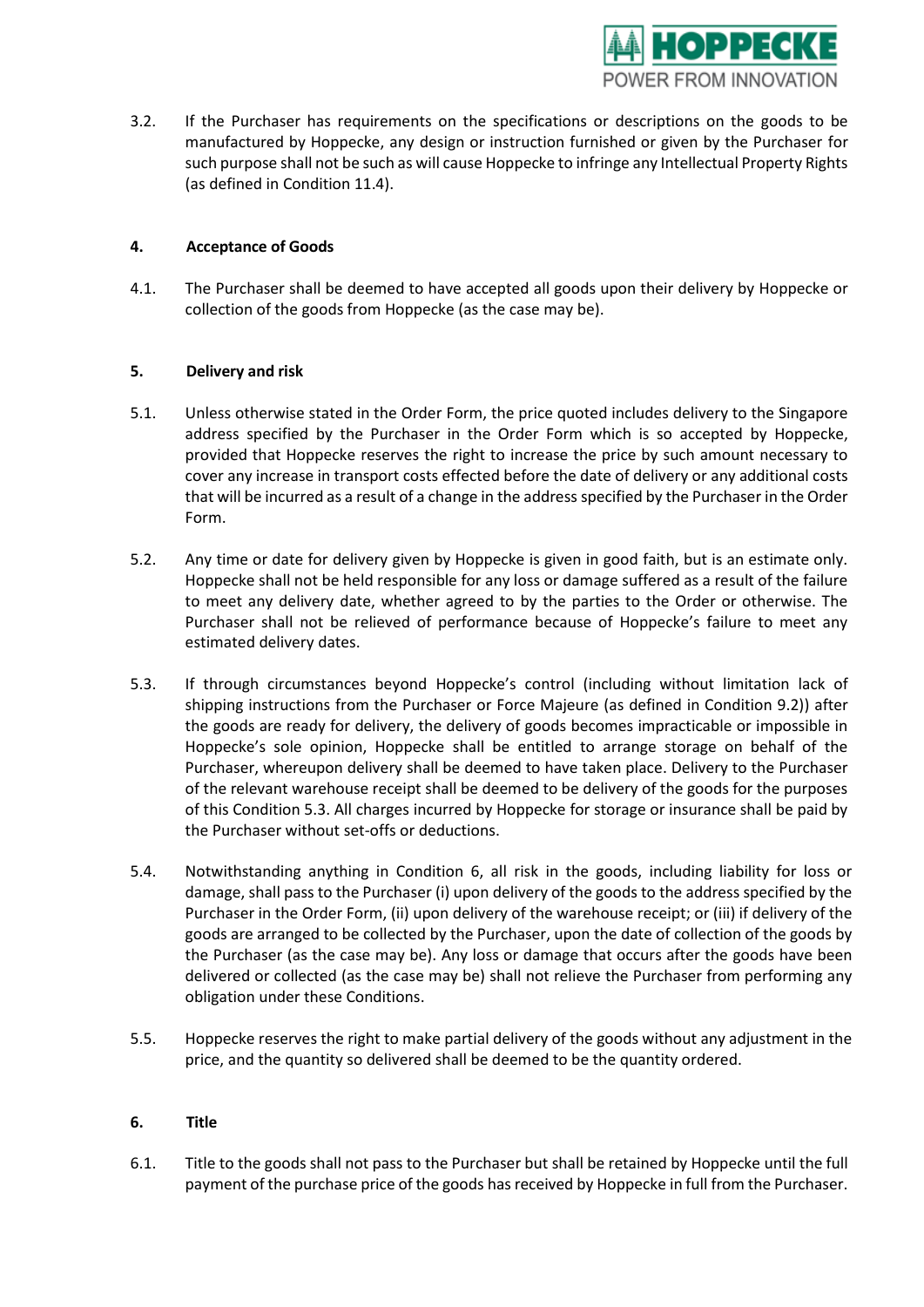

- 6.2. All costs to be incurred by reason of the shipment of the goods to an address specified by the Purchaser that is outside Singapore will be at the Purchaser's costs.
- 6.3. Until such time as title in the goods is passed to the Purchaser:
	- 6.3.1. Hoppecke shall have absolute authority to repossess, sell or otherwise deal with or dispose of all any or part of the goods in which title remains vested in Hoppecke;
	- 6.3.2. for the purpose specified in Condition 6.3.1 above, Hoppecke or any of its agents or authorised representatives shall be entitled at any time and without notice to enter upon any premises in which the goods or any part thereof is installed, stored or kept, or is reasonably believed so to be; and
	- 6.3.3. Hoppecke shall be entitled to seek equitable remedies (including, without limitation, injunctive proceedings) to prevent the Purchaser from selling, transferring or otherwise disposing of the goods.
- 6.4. Notwithstanding the foregoing, risk in the goods shal**l** pass on delivery or collection (as the case may be) of the same to or by (as the case may be) the Purchaser in accordance with Condition 5.

# **7. Payment**

- 7.1. When only goods are sold, Hoppecke shall be entitled to issue a payment claim or invoice for the purchase price of the goods, or such part thereof, whether before, upon or after delivery. The Purchaser shall satisfy the payment claim or invoice within 21 days of its issuance without setoffs or deductions.
- 7.2. Where both goods and services are provided by Hoppecke, then upon receipt of the payment claim or invoice by Hoppecke, the Purchaser shall have 21 days to make a payment response or satisfy the claim in full. The Purchaser shall satisfy the payment claim or invoice within 21 days of its issuance, without set-offs or deductions.
- 7.3. If the Purchaser does not pay to Hoppecke the purchase price in full without set offs or deductions by the due date, Hoppecke shall thereafter be entitled, without prejudice to any other rights set out in the Order Form or the invoice relating to the Order Form, including but not limited to the right to charge interest, to suspend any further duties and obligations in the Order and any other unfulfilled order.
- 7.4. The Purchaser indemnifies Hoppecke for any and all expenses incurred by Hoppecke in enforcing its rights against the Purchaser under the Order.

## **8. Damage in transit**

8.1. Hoppecke will replace free of charge any goods proved to Hoppecke's satisfaction to have been damaged in transit provided that within 24 hours after delivery both Hoppecke and the carriers have received from the Purchaser notice in writing of the occurrence of the damage and also, if and so far as practicable, of its nature and extent.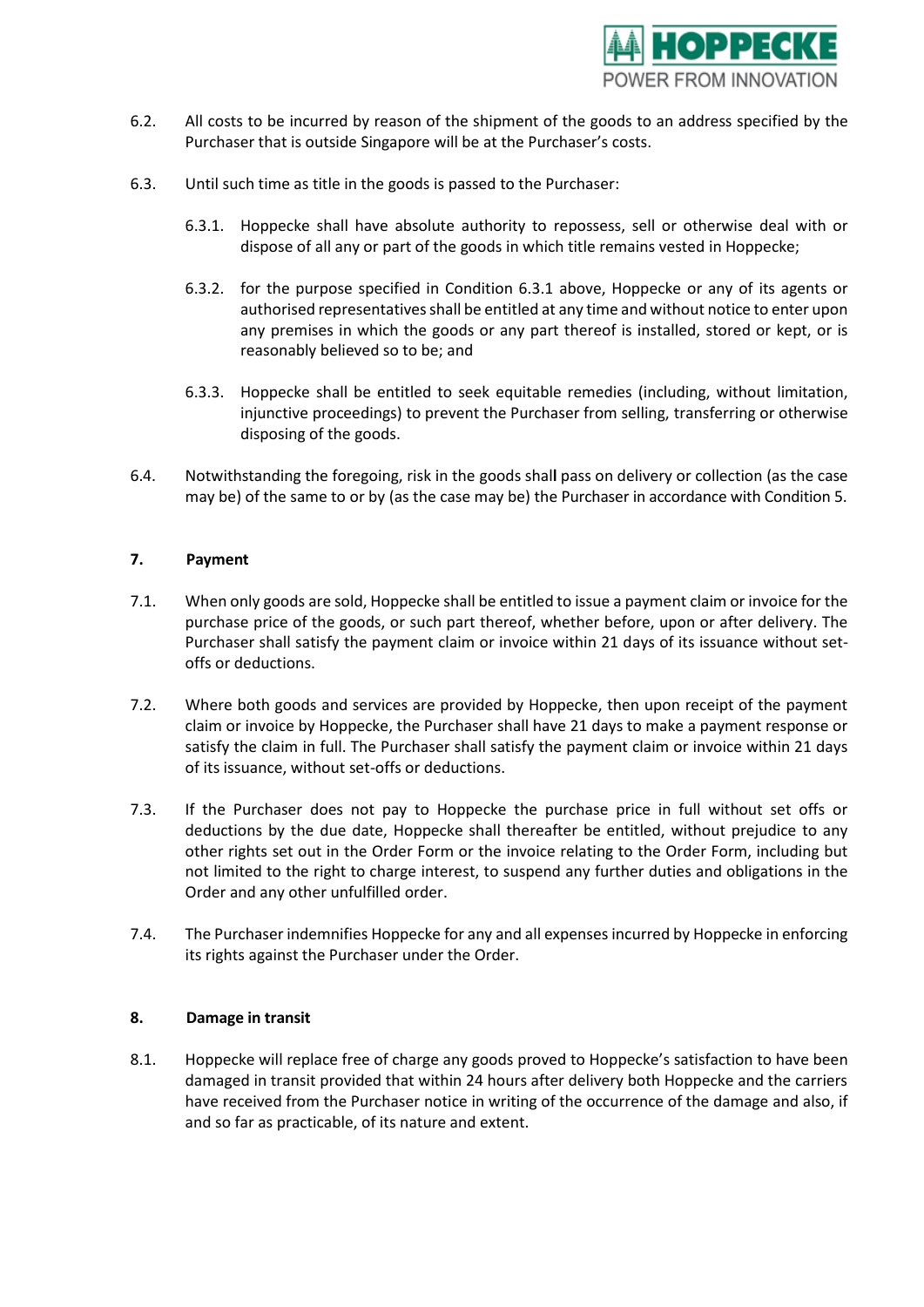

## **9. Force majeure**

- 9.1. Hoppecke shall not be under any liability for any failure to perform any of its obligations under the Order due to *Force Majeure*. Following notification by Hoppecke to the Purchaser of the occurrence of a Force Majeure event, Hoppecke shall be allowed a reasonable extension of time for the performance of its obligations. In the event of a Force Majeure event or events causing a delay or foreseeable delay in excess of thirty (30) consecutive days in performance of the Order, Hoppecke reserves the right to terminate the Order, and will not be liable for any costs or expenses incurred by the Purchaser.
- 9.2. For the purposes of Conditions 5.3 and 9.1, "*Force Majeure*" means fire, explosion, flood, lightning, Act of God, act of terrorism, war, rebellion, riot, sabotage, or official strike or similar official labour dispute, or events or circumstances outside the reasonable control of the party affected thereby.

#### **10. Guarantee**

- 10.1. For goods which are manufactured by Hoppecke or which bear one of Hoppecke's trade marks, Hoppecke shall be entitled, at its absolute discretion, to either repair or replace the defective goods or refund the purchase price of the defective goods pursuant to Condition 10.2, provided that:
	- 10.1.1. the defects arise from proper use of the goods within 12 months from the date of delivery;
	- 10.1.2. notice in writing of the defects complained of shall be given to Hoppecke upon the appearance of such defects;
	- 10.1.3. such defects shall be found to Hoppecke's reasonable satisfaction to have arisen solely from Hoppecke's faulty design, workmanship or materials; and
	- 10.1.4. the defective goods shall be returned to Hoppecke's factory at the Purchaser's expense if so requested by Hoppecke.
- 10.2. Refund: Hoppecke shall be entitled at its absolute discretion to refund the purchase price of the defective goods if such purchase price shall already have been paid by the Purchaser to Hoppecke, or, if such purchase price has not been so paid, to relieve the Purchaser of all obligation to pay the same by the issue of a credit note in favour of the Purchaser in the amount of such purchase price.
- 10.3. In respect of all goods manufactured and supplied to Hoppecke by third parties, Hoppecke will pass on to the Purchaser (in so far as possible) the benefit of any warranty given to Hoppecke by such third parties and will (on request submitted to Hoppecke in writing) supply to the Purchaser details of the terms and conditions of such warranty and copies of any relevant product information sheets, technical data sheets or product leaflets issued by such third parties and the Purchaser shall be solely responsible to the entire exclusion of Hoppecke for complying with all of these.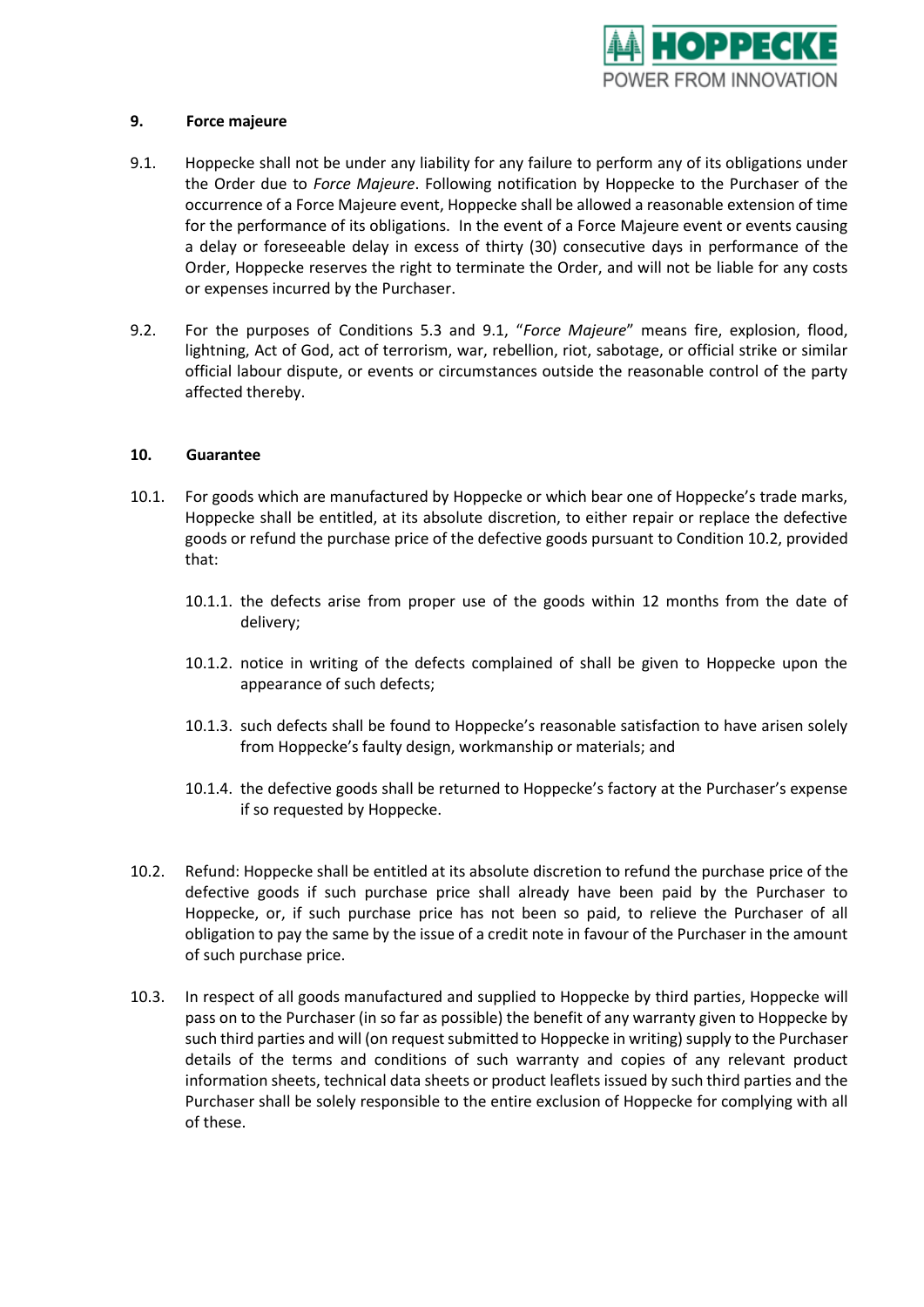

10.4. Hoppecke's liability under this Condition 10 shall be to the exclusion of all other liability to the Purchaser whether contractual, tortious or otherwise for defects in the goods or for any loss or damage to or caused by the goods, and all other conditions, warranties, stipulations or other statements whatsoever concerning the goods, whether express or implied, by statute, at common law or otherwise howsoever, are hereby excluded; in particular (but without limitation of the foregoing) Hoppecke grants no warranties regarding the fitness for purpose, performance, use, nature or quality of the goods, whether express or implied, by statute, at common law or otherwise howsoever.

## **11. Intellectual property rights**

- 11.1. If any claim is made against the Purchaser for infringement of intellectual property rights arising directly from the use (or sale) by the Purchaser of the goods, Hoppecke shall, subject to Conditions 11.2 and 11.3, be entitled to conduct any ensuing litigation and of all negotiations for a settlement of the claim. Hoppecke will bear the costs of any payment (either by way of a lump sum or a continuing royalty payment) made in settlement, or as a result of an award in a judgment against Hoppecke in the event of litigation.
- 11.2. The benefit of Condition 11.1 is granted to the Purchaser by Hoppecke only where the Purchaser:
	- 11.2.1. has notified Hoppecke in writing of any such claim being made or action threatened or brought against it as soon as the Purchaser becomes aware of the claim;
	- 11.2.2. does not make any admission of liability or take any other action in connection therewith;
	- 11.2.3. permits Hoppecke to have the conduct of the claim pursuant to Condition 11.1;
	- 11.2.4. gives all reasonable information, co-operation and assistance to Hoppecke (including without limitation lending its name to proceedings) in relation to the conduct of the claim (at Hoppecke's expense);
	- 11.2.5. where it is a condition of any settlement made by Hoppecke, or judgment awarded against the Purchaser, pursuant to Condition 11.1, the Purchaser shall return or destroy, as applicable, all infringing goods still under its control subject to a refund by Hoppecke of any payment for such goods already made (less a reasonable allowance for depreciation of the goods by reason of their use (if any) by the Purchaser prior to their return or destruction as aforesaid).
- 11.3. Condition 11.1 shall not apply to (i) any infringement caused by Hoppecke having followed a design or instruction furnished or given by the Purchaser, (ii) to any use of the goods in a manner or for a purpose which shall have been specifically prohibited in writing by Hoppecke, or (iii) to any infringement which is due to the use of such goods in association or combination with any other product.
- 11.4. For the purposes of Condition 3.2 and this Condition 11, the capitalised term "Intellectual Property Rights" means Patents, Registered Designs, Unregistered Designs, Registered Trademarks and Copyright only, having effect in Singapore.
- 11.5. The foregoing states Hoppecke's entire liability to the Purchaser and the Purchaser's sole and exclusive remedies against the Purchaser in connection with claims based on or resulting from the infringement of Intellectual Property Rights, of any kind whatsoever, of third parties.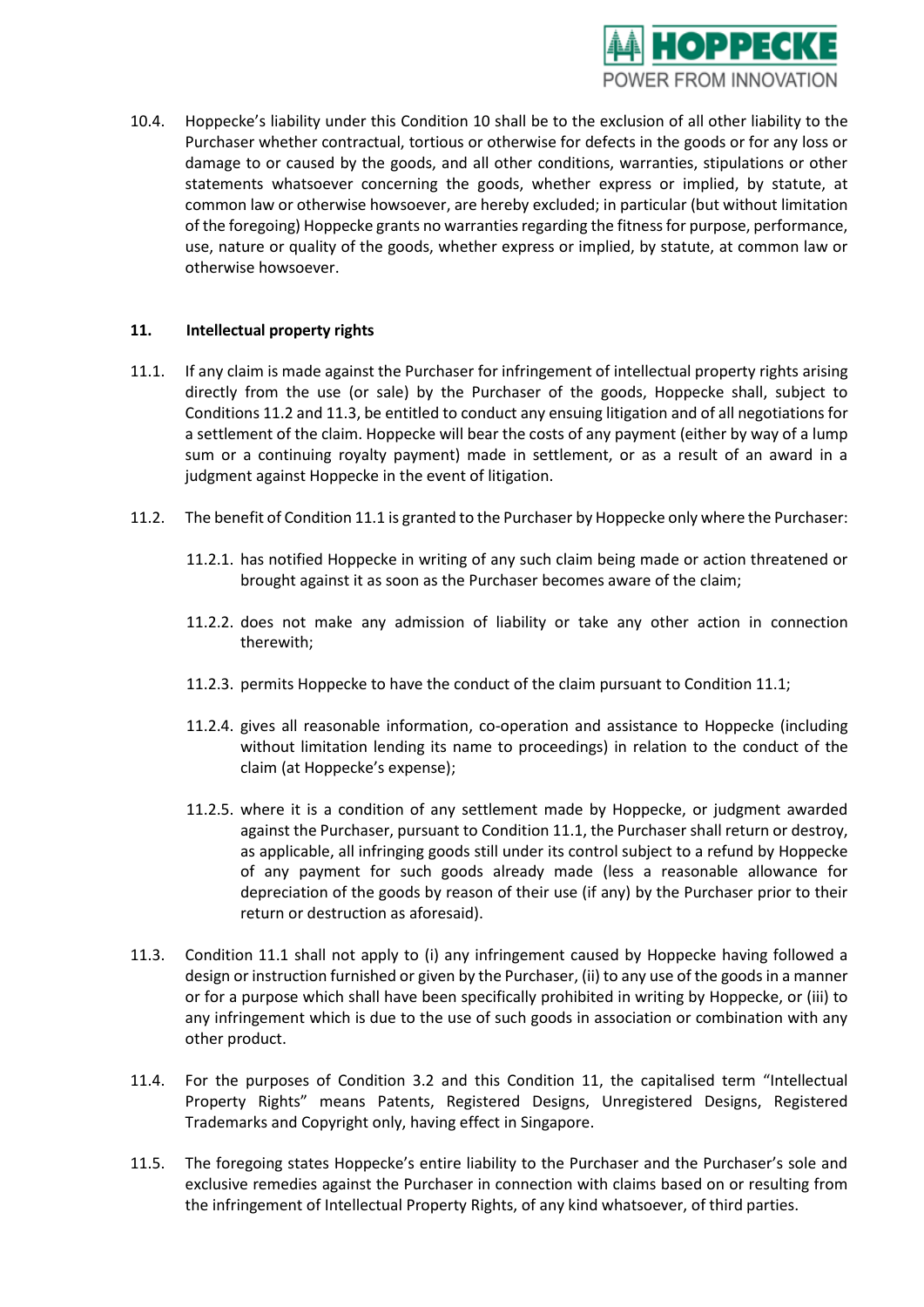

#### **12. Installation**

- 12.1. If installation of any goods is required by Hoppecke, the Purchaser shall notify Hoppecke in writing of the same, and unless otherwise agreed in writing, the Purchaser agrees to pay Hoppecke its standard lump sum installation charges, or man-hour charges associated with the goods in question (a copy of the aforementioned charges are available from Hoppecke upon request). The Purchaser shall at its own expense prepare the location in respect of the operational conditions necessary to carry out the installation and commissioning, if applicable.
- 12.2. The Purchaser shall give Hoppecke at least 14 days written notice of when it requires the goods to be installed. Cancellation charges, to be determined by the Purchaser at its own discretion, shall be applicable if the Purchaser fails to give at least 72 hours notice (notice to be given within the weekday business hours of 9am and 4 pm) to Hoppecke that a confirmed installation date is to be postponed.
- 12.3. The Purchaser shall accord to Hoppecke, full and safe access to the location for the installation of the goods, and shall provide adequate free working space and such other facilities as may be necessary for the installation of the goods. The Purchaser shall also inform Hoppecke of any circumstances that will prevent installation from being properly and conveniently carried out, (including but not limited to, for e.g. no lift access if installation is not carried out in the ground floor; narrow access to machinery; no available electrical points; no lighting at the installation site etc.)
- 12.4. For the avoidance of doubt, the term "installation" used in this Condition 12 shall include the filling of batteries, the work associated with the installation of batteries; the work associated with making any battery operationally ready.
- 12.5. The disposal, dismantling and re-delivery of batteries, are separately chargeable items by Hoppecke to the Purchaser.

## **13. Commissioning of Goods**

13.1. If the commissioning of any goods by Hoppecke is required by the Purchaser, and unless a specific form of commissioning is agreed by Hoppecke in writing, such commissioning shall be the standard tests normally carried out by Hoppecke on the goods in question.

## **14. Confidentiality**

- 14.1. Both Hoppecke and the Purchaser shall each keep confidential and shall not without the prior consent in writing of the other disclose to any third party any technical or commercial information which it has acquired from the other as a result of discussions, negotiations and other communications between them relating to the goods and/or services and the Order.
- 14.2. The provisions of this Condition 14 survive termination of the Order.

#### **15. Economic loss**

15.1. Notwithstanding anything contained in the Order or in any document, in no circumstances shall Hoppecke be liable, in contract, tort (including negligence or breach of statutory duty) or otherwise howsoever, and whatever the cause thereof (i) for any loss of profit, business, contracts, revenues, or anticipated savings, or (ii) for any special indirect or consequential damage of any nature whatsoever.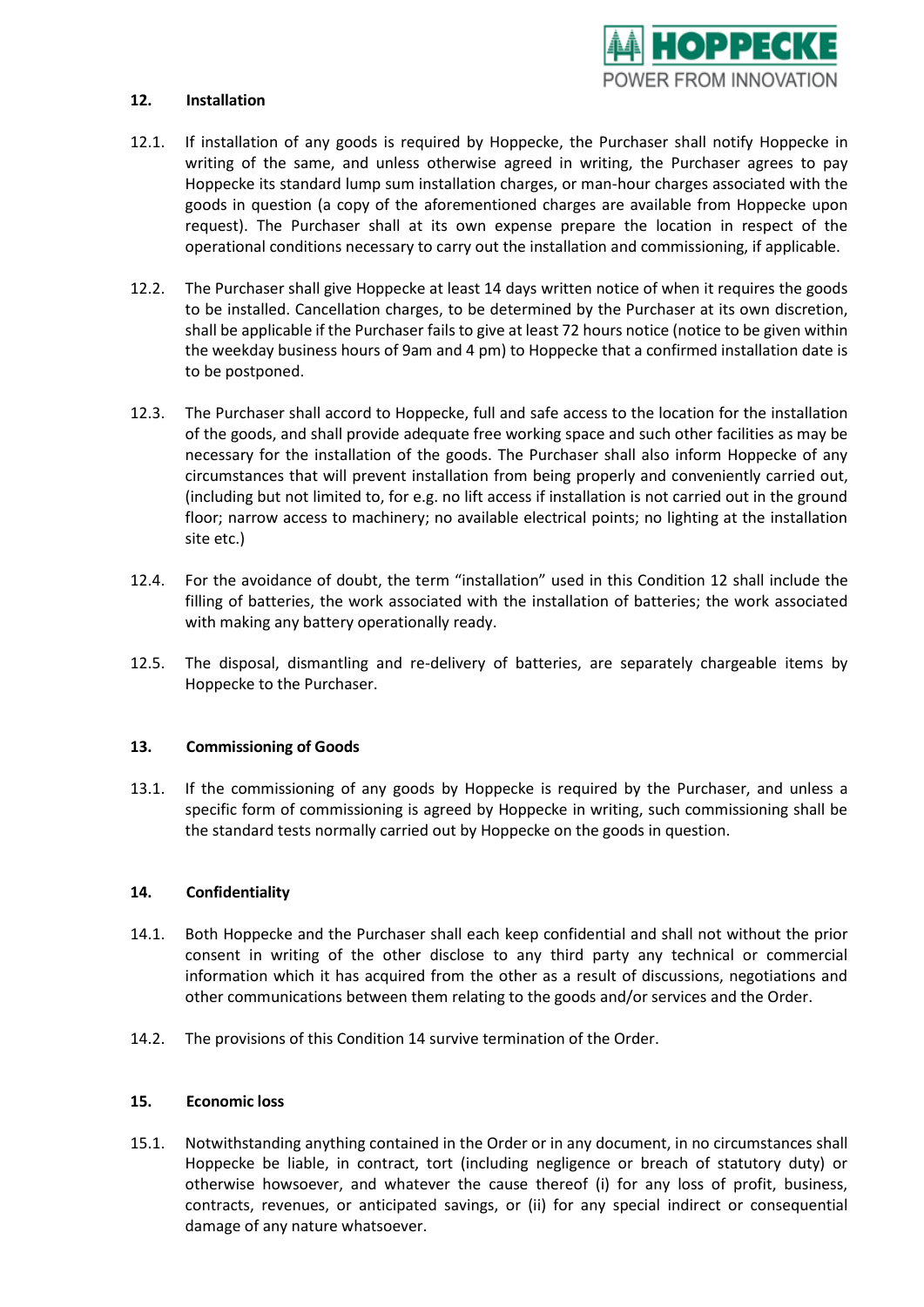

15.2. The provisions of this Condition 15 survive termination of the Order.

## **16. Limitation of liability**

- 16.1. Notwithstanding anything contained in the Order, Hoppecke's liability to the Purchaser in respect of the Order, in contract, tort (including negligence or breach of statutory duty), restitution and or unjust enrichment or howsoever otherwise arising, shall be limited to double the purchase price of the goods and/or services specified in the Order without taking into account taxes or shipping charges.
- 16.2. Any claims by the Purchaser against Hoppecke arising from a breach by Hoppecke of the Order shall be brought or commenced at the latest within 12 months of when the claim arose of when the Purchaser ought to know of the claim. The Purchaser hereby acknowledges and confirms that claims brought or commenced outside such period shall be deemed waived, and released against Hoppecke.
- 16.3. The provisions of this Condition 16 survive termination of the Order.

#### **17. Miscellaneous**

- 17.1. The waiver or forbearance or failure of either Hoppecke or the Purchaser in insisting in any one or more instances upon the performance of any provisions of this Agreement shall not be construed as a waiver or relinquishment of that party's rights to future performance of such provision and the other party's obligation in respect of such future performance shall continue in full force and effect.
- 17.2. Save for related companies of Hoppecke, no term in the Order shall be enforceable by a person who is not a party to the same.
- 17.3. The Purchaser shall bear all taxes(including Goods & Services Tax), licensing and regulatory costs arising from the Order.

#### **18. Termination**

18.1. If the Purchaser:

18.1.1. fails to pay when due any sum payable under the Order; or

18.1.2. fails to observe or perform any of the provisions of the Order,

Hoppecke may (without prejudice to any other right or remedy) after 7 days' notice to the Purchaser or such breach, terminate the Order and/or withhold delivery of services and/or stop any goods in transit and the payment of the price of any goods delivered shall become immediately due.

- 18.2. In the event of a Force Majeure event or events causing a delay or foreseeable delay in excess of thirty (30) consecutive days in performance of the Order, Hoppecke reserves the right to terminate the Order, and will not be liable for any costs or expenses incurred by the Purchaser.
- 18.3. The Customer shall not, in any event, have any right to terminate the Order at its convenience.